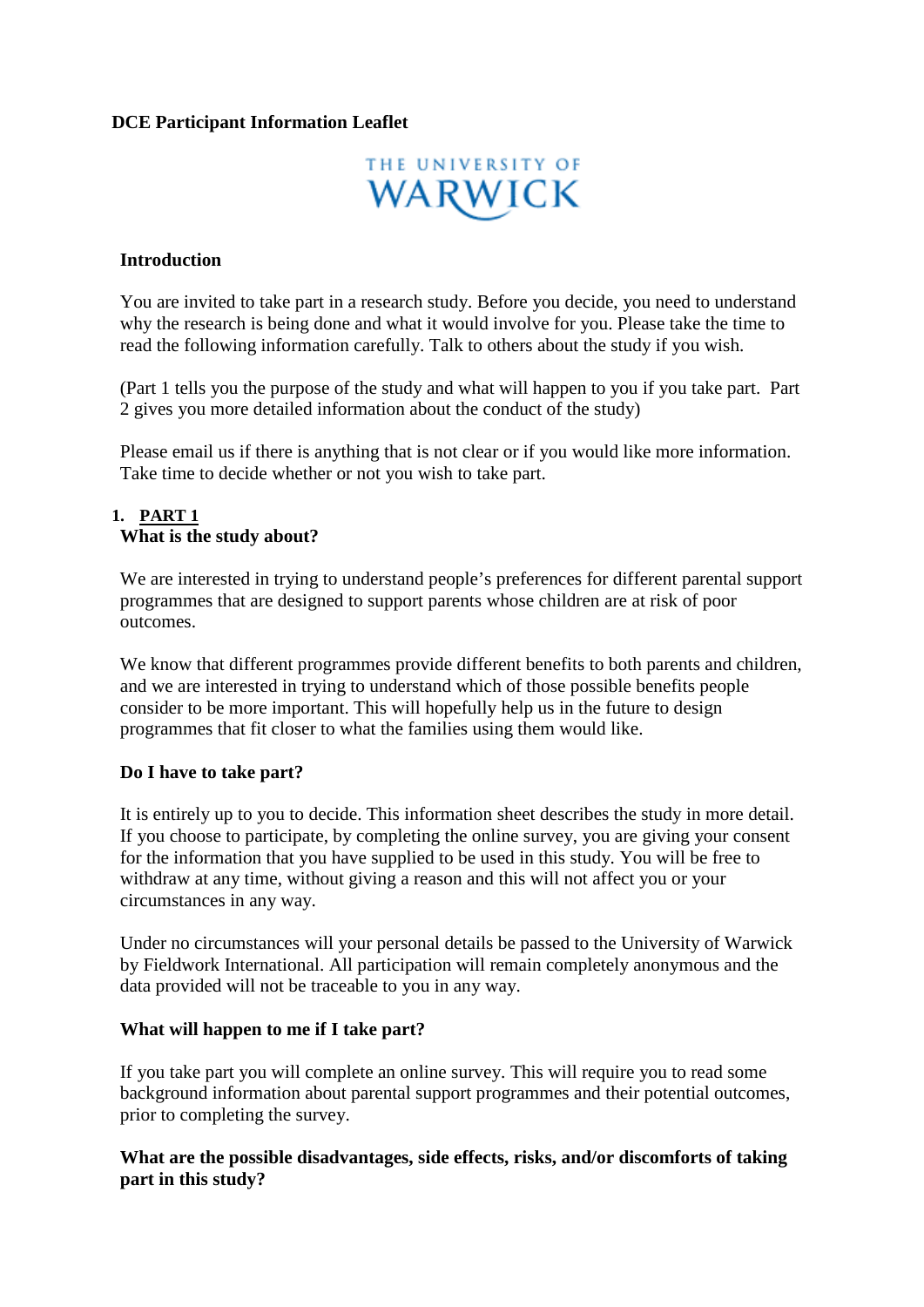The survey is about peoples' preferences for the potential outcomes of parental support programmes, regardless of whether or not they have children. The survey does not include any questions about your own personal experiences.

## **What are the possible benefits of taking part in this study?**

Participating in the study will provide us with information on peoples' views to help us shape how health and social services to parents are developed in the future.

## **Expenses and payments**

If you complete the survey you will receive an incentive to the value of £1 which you can redeem in vouchers from your panel account.

## **What will happen when the study ends?**

At the end of the study Fieldwork International will provide the data from the completed questionnaires to the researcher at the University of Warwick for analysis.

## **Will my taking part be kept confidential?**

Yes. We will follow strict ethical and legal practice and all information about you will be handled in confidence. Further details are included in Part 2.

#### **What if there is a problem?**

Any complaint about the way you have been dealt with during the study or any possible harm that you might suffer (although we do not anticipate any harms) will be addressed. Detailed information is given in Part 2.

#### **This concludes Part 1.**

**If the information in Part 1 has interested you and you are considering participation, please read the additional information in Part 2 before making any decision.**

**\_\_\_\_\_\_\_\_\_\_\_\_\_\_\_\_\_\_\_\_\_\_\_\_\_\_\_\_\_\_\_\_\_\_\_\_\_\_\_\_\_\_\_\_\_\_\_\_\_\_\_\_\_\_\_\_\_\_\_\_\_\_\_\_\_\_\_\_\_\_\_\_\_**

#### **PART 2**

#### **Who is organising and funding the study?**

This study has been organised by Stavros Petrou, a health economist based at the University of Warwick. His research is funded by the NHS National Institute for Health Research Public Health Programme.

#### **What will happen if I don't want to carry on being part of the study?**

Participation in this study is entirely voluntary. Refusal to participate will not affect you in any way. By completing the online questionnaire/survey, you are giving your consent for the information that you have supplied to be used in this study.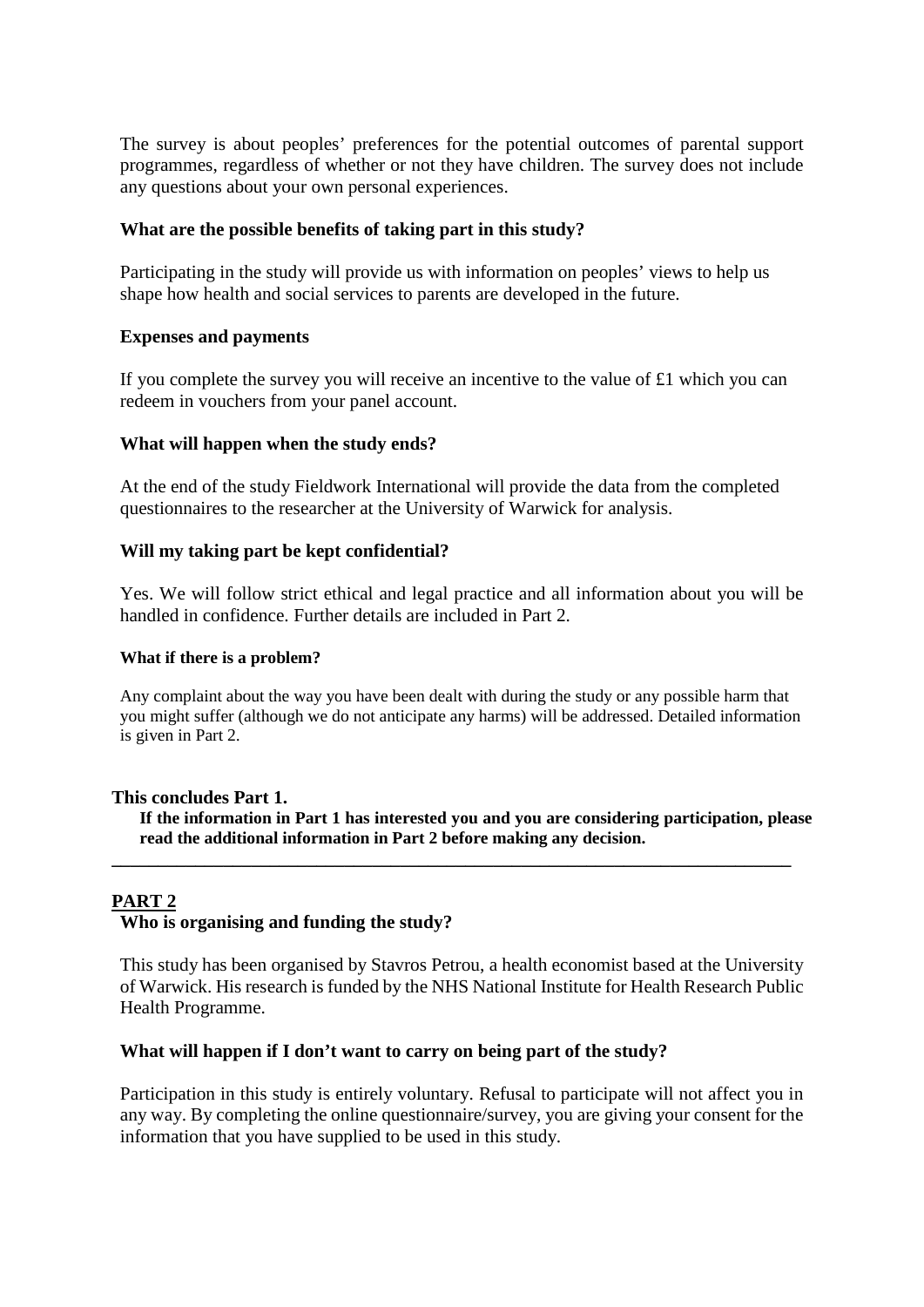If you agree to participate, you may nevertheless withdraw from the study at any time without affecting you in any way. You can cease to complete the questionnaire at any time.

You have the right to withdraw from the study completely.

Regardless of whether you participate in the study or not, you will not be contacted by any of the study staff.

# **What if there is a problem?**

This study is covered by the University of Warwick's insurance and indemnity cover. If you have an issue, please contact the Chief Investigator of the study:

## **Stavros Petrou – [s.petrou@warwick.ac.uk](mailto:s.petrou@warwick.ac.uk)**

## **Who should I contact if I wish to make a complaint?**

Any complaint about the way you have been dealt with during the study or any possible harm you might have suffered (although we do not anticipate any harms) will be addressed. Please address your complaint to the person below, who is a senior University of Warwick official entirely independent of this study:

## **Director of Delivery Assurance**

Registrar's Office University House University of Warwick Coventry CV4 8UW [Complaints@Warwick.ac.uk](mailto:Complaints@Warwick.ac.uk) 024 7657 4774

# **Will my taking part be kept confidential?**

The survey will be administered by Fieldwork International and only the answers to the questions you complete in the questionnaire will be provided to the researcher at the University of Warwick for analysis. None of responses given in the questionnaire can lead to you being identified personally.

Once supplied to the researcher at the University of Warwick the data will be stored securely on the University's server and analysed on an encrypted computer. Other researchers who are part of the research consortium will be allowed to access the data if requested.

#### **What will happen to the results of the study?**

The results will be discussed within the research team (the researchers working on the development of new parental support programmes) and submitted to a journal for publication and the results may be discussed at conferences.

#### **Who has reviewed the study?**